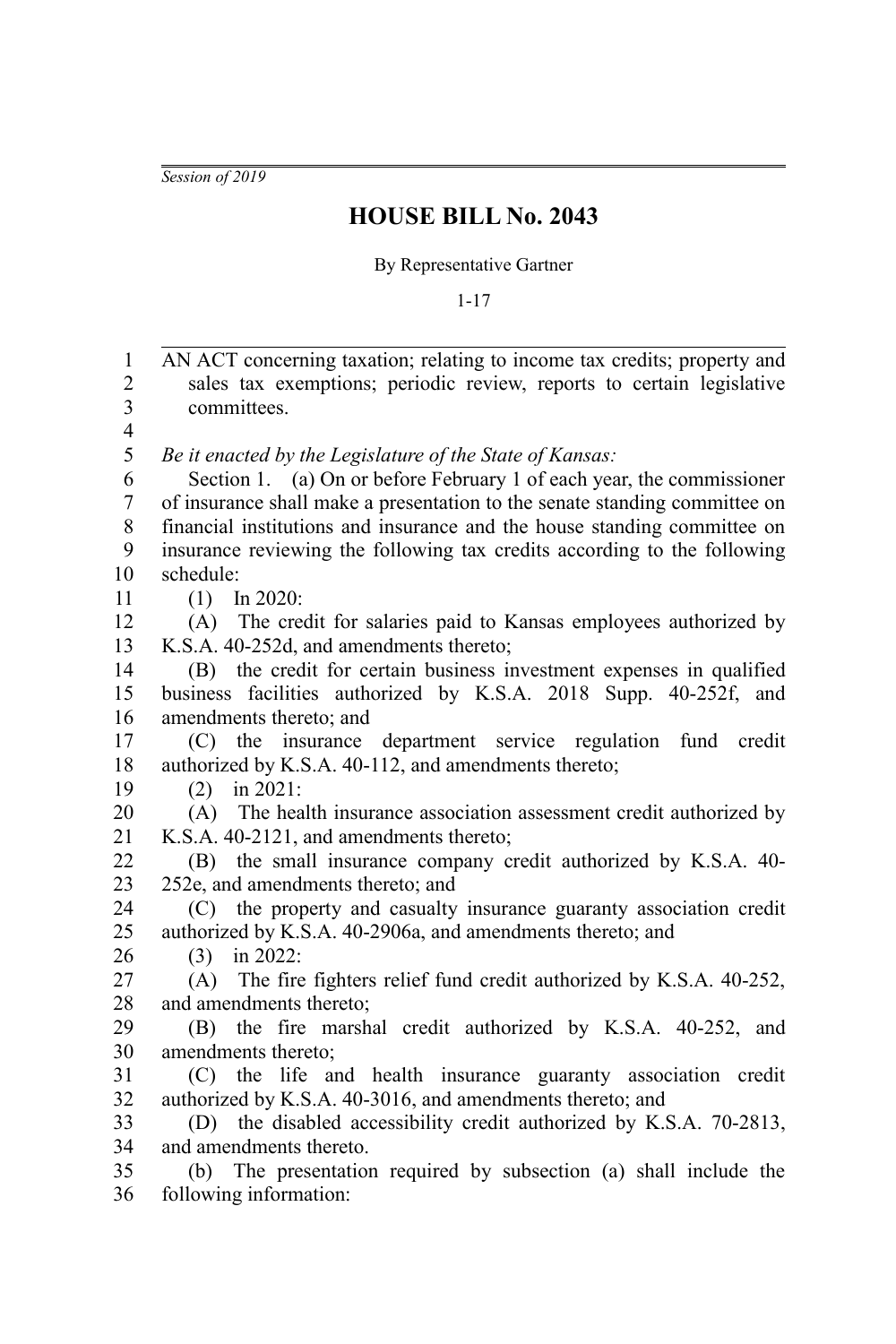(1) A description of the credit, its history and its goals;

1 2

(2) an assessment of the credit's design and administration; and (3) an estimate of the credit's economic and fiscal impact.

3 4 5

17

26

(c) A tax credit reviewed pursuant to subsection (a) shall be reviewed again not more than three years after the credit was most recently

reviewed. 6

(d) On or before March 1 of each year, the senate standing committee on financial institutions and insurance and the house standing committee on insurance shall make a report to the legislature summarizing the committee's findings, conclusions and recommendations. A copy of such report shall be published on the Kansas insurance department's website. 7 8 9 10 11

Sec. 2. (a) On or before February 1 of each year, the secretary of commerce shall make a presentation to the senate standing committee on commerce and the house standing committee on commerce, labor and economic development reviewing the following tax credits and economic development programs according to the following schedule: 12 13 14 15 16

(1) In 2020:

(A) The STAR bond financing act, K.S.A. 2018 Supp. 12-17,162 et seq., and amendments thereto; 18 19

(B) the high performance incentive program, K.S.A. 74-50,131, and amendments thereto; 20 21

(C) tax credits for investment in stock of Kansas venture capital, inc., authorized by K.S.A. 74-8206, and amendments thereto; and 22 23

(D) tax credits for investment in a certified Kansas venture capital company authorized by K.S.A. 74-8304, and amendments thereto; 24 25

(2) in 2021:

(A) The promoting employment across Kansas act, K.S.A. 74-50,210 et seq., and amendments thereto; 27 28

(B) expenditures from the job creation fund created by K.S.A. 74- 50,224, and amendments thereto; 29 30

(C) tax credits for investment in the technology-based venture-capital fund authorized by K.S.A. 74-8316, and amendments thereto; and 31 32

(D) tax credits for investment in a certified local seed capital pool authorized by K.S.A. 74-8401, and amendments thereto; and 33 34

- (3) in 2022: 35
- (A) Student loans paid for a resident individual living in a rural opportunity zone, K.S.A. 74-50,223, and amendments thereto; 36 37
- (B) rural opportunity zone tax credits authorized by K.S.A. 2018 Supp. 79-32,267, and amendments thereto; 38 39
- (C) tax credits authorized by the Kansas angel investor tax credit act, K.S.A. 74-8131 et seq., and amendments thereto; and 40 41
- (D) tax credits authorized by the individual development account program act, K.S.A. 74-50,208, and amendments thereto. 42 43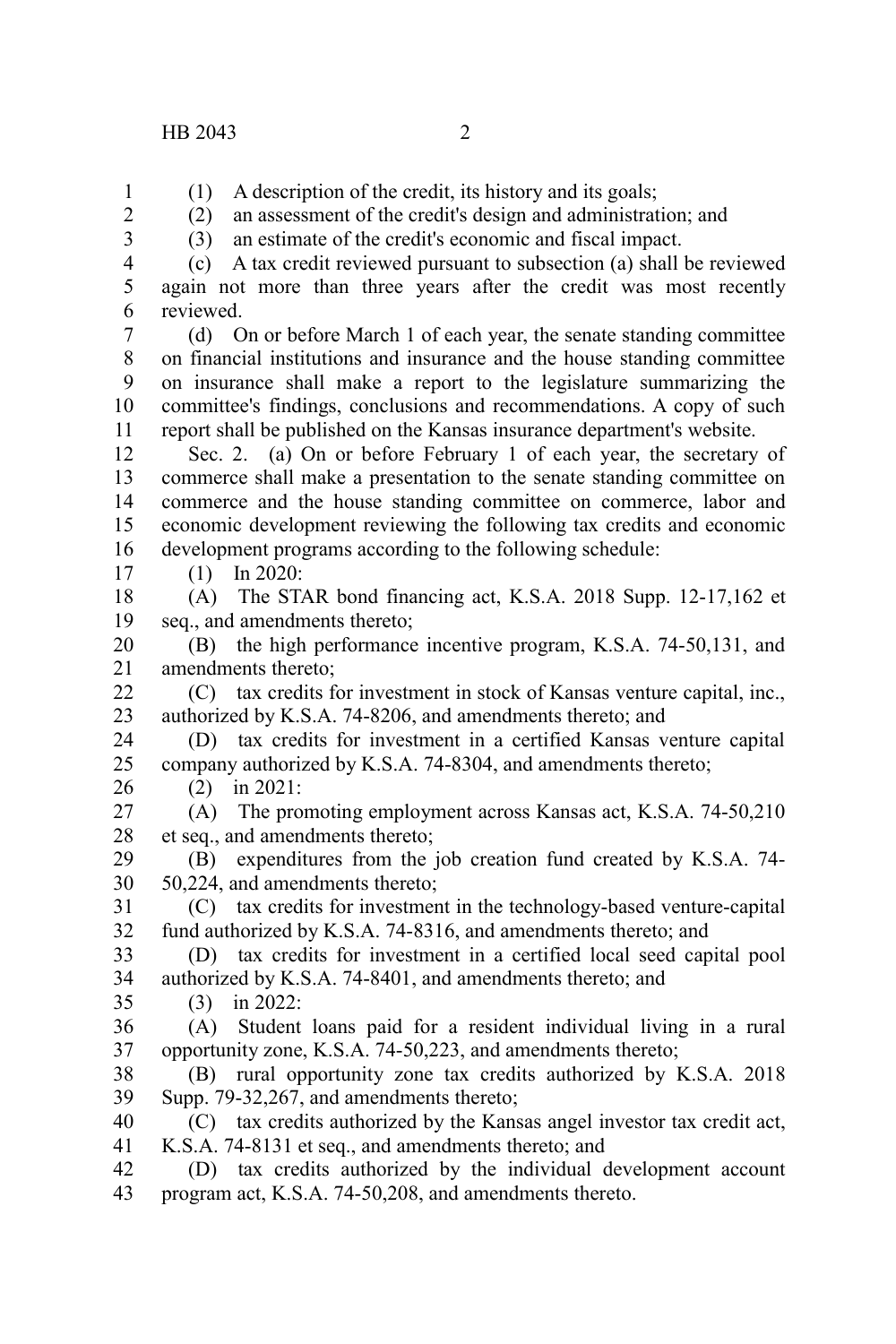(b) The presentation required by subsection (a) shall include the following information: 1 2

- (1) A description of the incentive, its history and its goals;
- 3 4 5

(2) an assessment of the incentive's design and administration; and

(3) an estimate of the incentive's economic and fiscal impact.

(c) A tax credit or economic development program reviewed pursuant to subsection (a) shall be reviewed again not more than three years after the credit was most recently reviewed. 6 7 8

(d) On or before March 1 of each year, the senate standing committee on commerce and the house standing committee on commerce, labor and economic development shall make a report to the legislature summarizing the committee's findings, conclusions and recommendations. A copy of such report shall be published on the Kansas department of commerce's website. 9 10 11 12 13 14

Sec. 3. (a) On or before February 1 of each year, the secretary of revenue shall make a presentation to the senate standing committee on assessment and taxation and the house standing committee on taxation reviewing the following tax credits and exemptions according to the following schedule: 15 16 17 18 19

(1) In 2020: 20

(A) The adoption credit authorized by K.S.A. 2018 Supp. 79-32,202a, and amendments thereto; 21 22

(B) the earned income credit authorized by K.S.A. 2018 Supp. 79- 32,205, and amendments thereto; 23 24

(C) the research and development credit authorized by K.S.A. 2018 Supp. 79-32,182b, and amendments thereto; and 25 26

- (D) property tax exemptions;
- (2) in 2021: 28

27

(A) The business and job development credit authorized by K.S.A. 79-32,153, and amendments thereto; 29 30

(B) the historic preservation credit authorized by K.S.A. 2018 Supp. 79-32,211, and amendments thereto; 31 32

(C) the film production credit authorized by K.S.A. 2018 Supp. 79- 32,258, and amendments thereto; and 33 34

- (D) sales tax exemptions; 35
- (3) in 2022: 36

(A) The community service contribution credit authorized by K.S.A. 79-32,197, and amendments thereto; 37 38

(B) the environmental compliance credit authorized by K.S.A. 2018 Supp. 79-32,222, and amendments thereto; 39 40

- (C) the assistive technology contribution credit authorized by K.S.A. 41
- 65-7107, and amendments thereto; and 42

(D) the low-income student scholarship credit authorized by K.S.A. 43